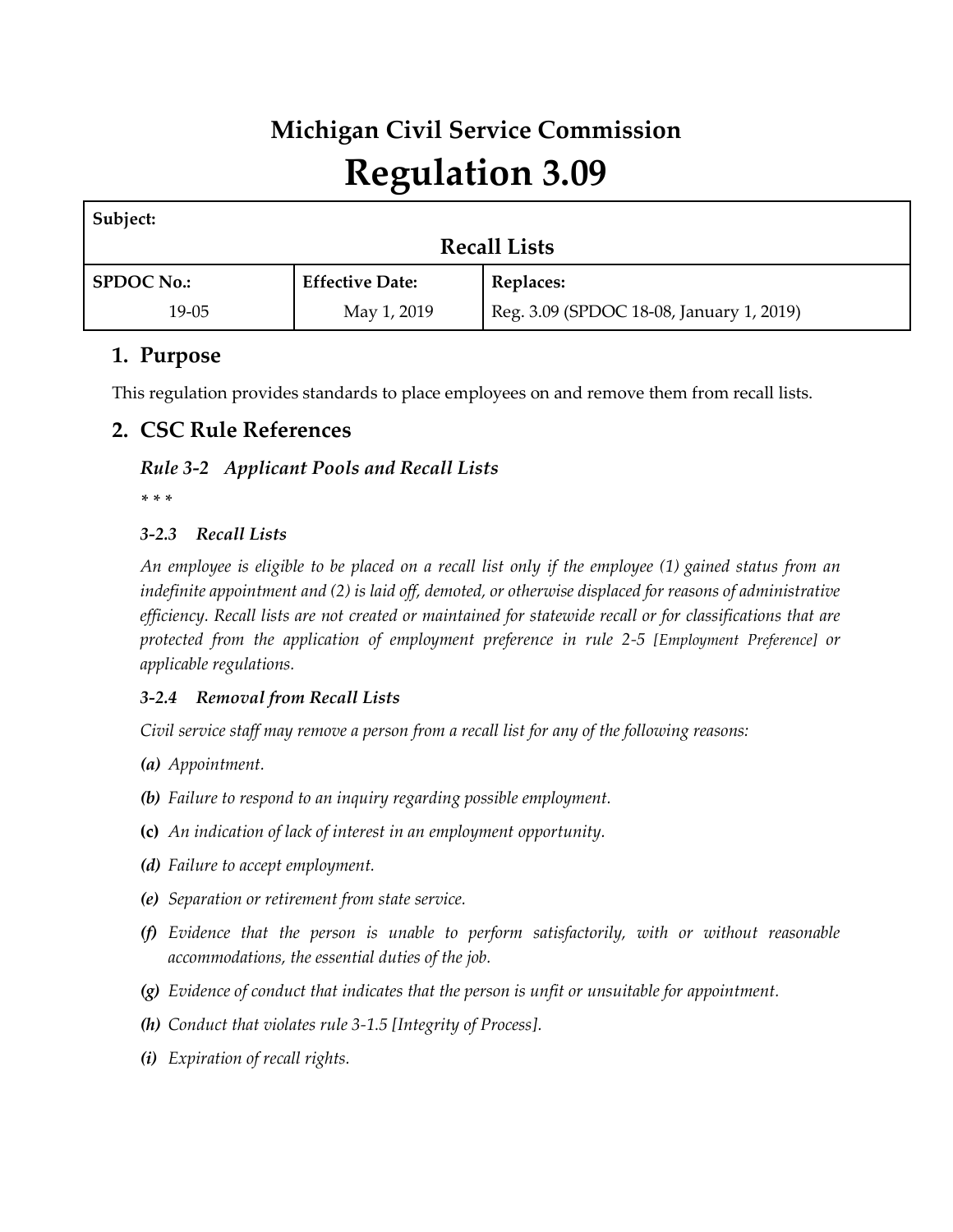## **3. Definitions**

#### **A. CSC Rule Definitions.**

- *1. Classification means a group of positions whose assigned duties and responsibilities are sufficiently alike to warrant assigning the same classification title and requiring the same qualifications.*
- *2. Classification level means the placement of a classification within a series based on the duties and responsibilities of the position.*
- *3. Frozen means a classification or a position to which an appointing authority is prohibited from making an appointment without prior review and approval of civil service staff.*
- *4. Recall list means a list of persons who have been laid off, demoted, or otherwise displaced for reasons of administrative efficiency, including, for example, lack of work, lack of adequate funding, change in mission, or reorganization of the work force.*

#### **B. Definitions in This Regulation.**

- 1. **Eligible class series** means class series where an employee has attained status from an indefinite appointment during the current employment period.
- 2. **Lack of interest** means an action by an employee listed in rule 3-2.4(b), (c), or (d).
- 3. **Reduction in force (RIF)** means an appointing authority's action to lay off, demote, or otherwise displace an employee for reasons of administrative efficiency, including lack of work, lack of adequate funding, change in mission, or workforce reorganization.
- 4. **Seniority** means total continuous service, as recorded in the Human Resources Management Network (HRMN), adjusted by deducting any hours in counters for unclassified, prior military, county, and college/university service and setting hours to zero for initial probationary employees without status.

## **4. Standards**

#### **A. Information.**

- 1. Recall lists contain employees who were displaced by a RIF in eligible class series. Appointing authorities shall maintain recall records of their employees affected by a RIF. Displaced employees must be added to recall lists by the end of the pay period following the RIF. An appointing authority shall provide a recall list to a labor organization upon written request.
- 2. Employees on a recall list must report any name or address change (1) by updating information in Human Resources Management Network (HRMN) using MI HR Self Service or (2) in writing to the appointing authority.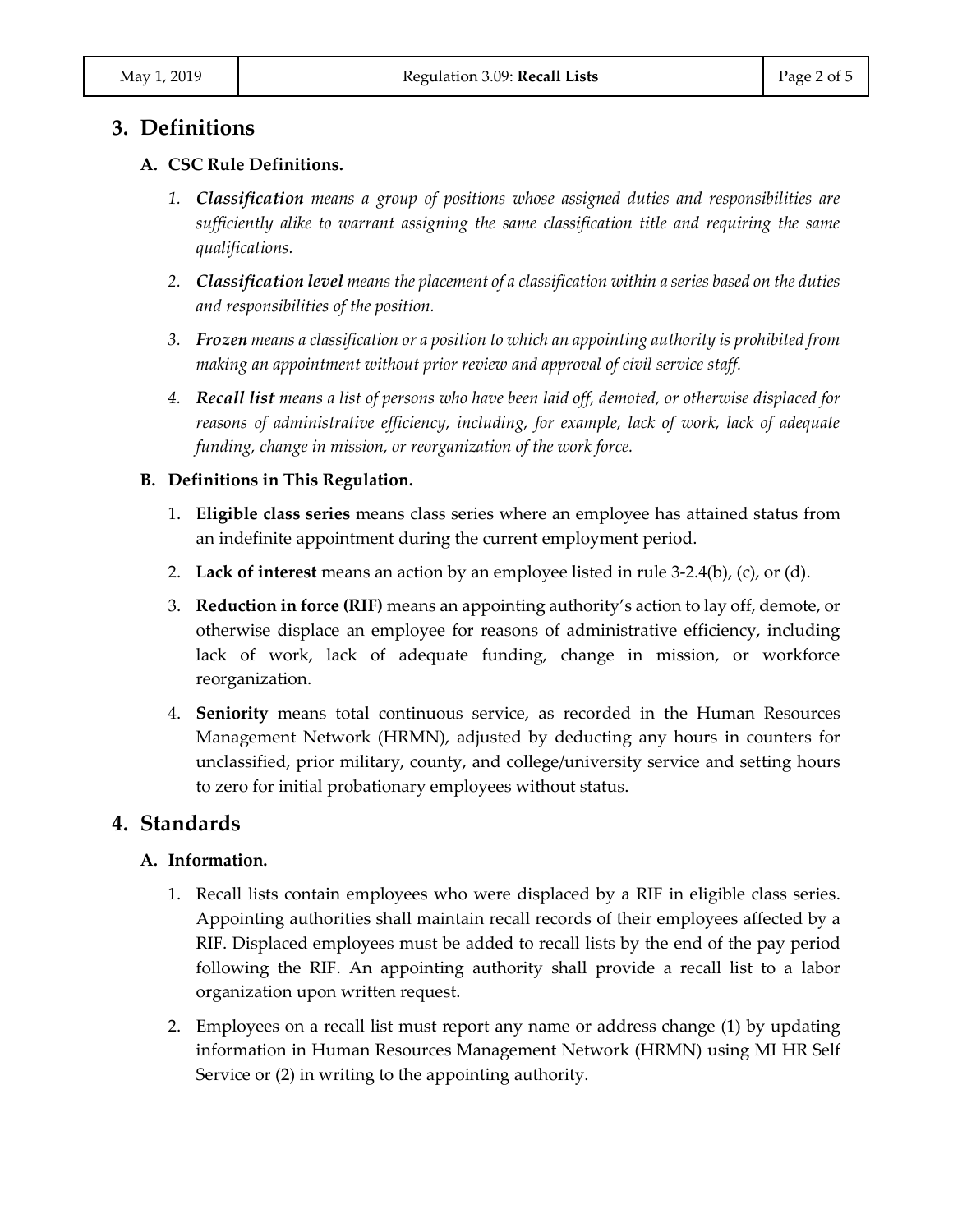- 3. An employee may prospectively update recall records, including changes to classification, location, or employment status availability in writing to the appointing authority.
- **B**. **Eligibility**. An employee with status from an indefinite appointment who is displaced by a RIF has recall rights to eligible class series in the principal department or autonomous entity that implemented the RIF. An approved agency layoff plan may vary recall eligibility between recognized autonomous entities and appointing authorities of a principal department. An autonomous entity must also request approval of any plan altering recall eligibility for its employees or positions.

#### **C. Placement.**

- 1. **Placement and Election.** If displaced, an employee is placed on the recall list for the class, county, and employee status code from which displaced. An employee must submit a CS-1848 form to the appointing authority to request placement on additional recall lists for which the employee is eligible and for counties of interest.
- 2. **Class series.** An employee is placed on recall lists:
	- a. For an eligible class series from which displaced at and below the level when displaced.
	- b. For any other eligible class series at and below the highest level where status was attained in each class series, but not above the level when displaced.
- 3. **Displaced within county.** If displaced in the same county, an employee is eligible for recall lists for the original county and counties of interest for eligible class series and levels above the level or pay rate of the new position.
- 4. **Displaced outside county.** If displaced to another county, an employee is eligible for recall lists for eligible class series (1) at eligible levels above the level or pay rate of the new position for counties of interest besides the county of original displacement and (2) at all eligible levels for the county of original displacement.
- 5. **Employee status codes.** An employee with status in a class from a full-time indefinite appointment may request recall to eligible positions in the class for any status code. An employee with status in a class from any other appointment type may only request recall to eligible positions in less-than-full-time status codes.
- 6. **Limited-term appointments.** If displaced from a limited-term appointment in a class where the employee lacks status from an indefinite appointment, the employee is eligible for recall lists for eligible class series at levels at or below the level of the last indefinite appointment where status was attained.
- 7. **Protected classes.** Recall lists are not maintained for (1) Group-4 classifications, including the Senior Executive Service (SES); (2) Senior Executive Management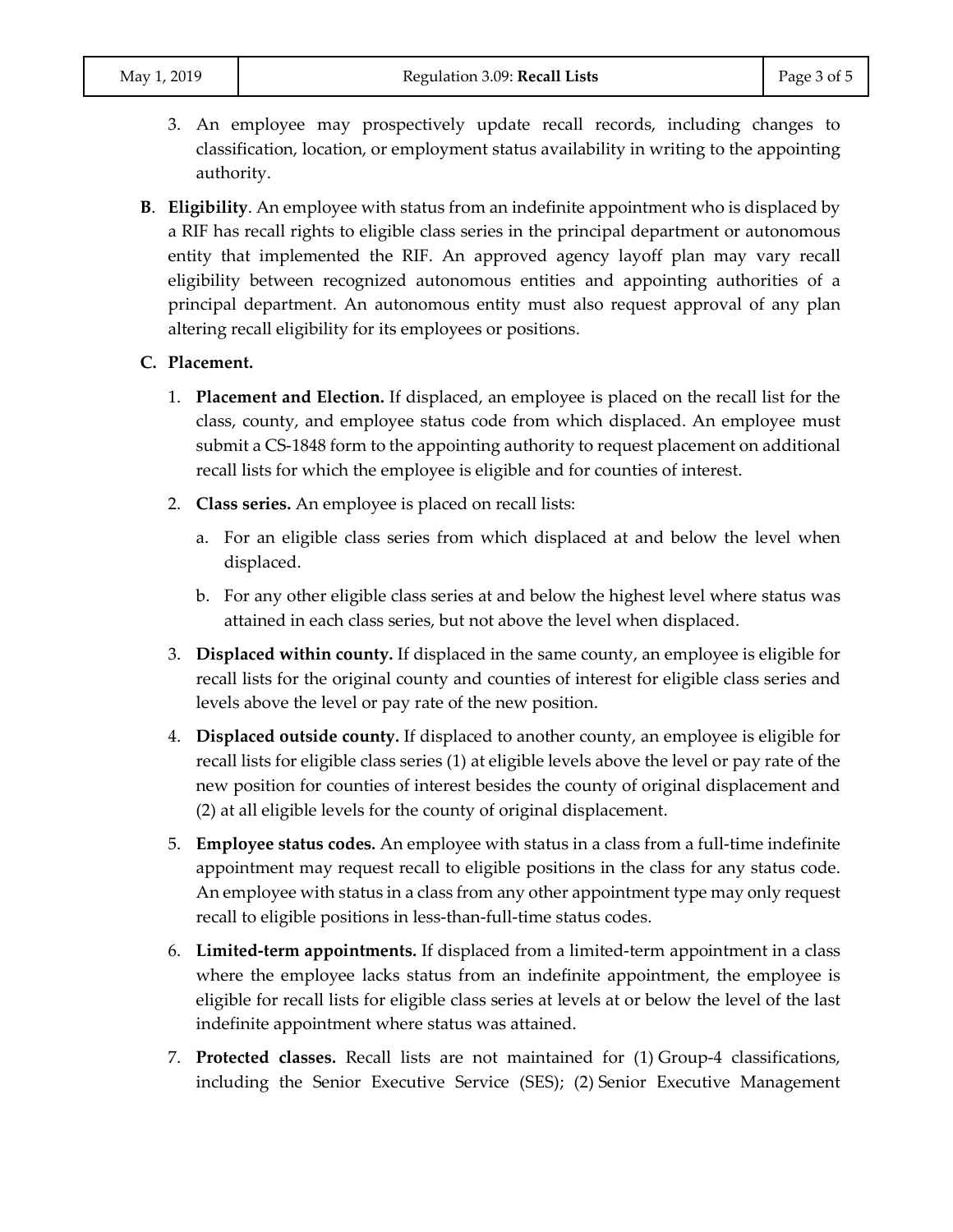Assistant Service (SEMAS) classifications; (3) noncareer classifications; or (4) any classification designated as protected in a civil service rule or regulation.

- 8. **Transitional positions.** Employees displaced from transitional positions are placed on the recall list for the presumed future manager, professional, or technician class series at the same or lower levels. If recalled, the employee resumes transitional designation and pay treatment as provided in regulations 3.14 and 5.01.
- 9. **Trainee positions.** Employees displaced from a trainee position are placed on the recall list for the presumed future professional class series at the same or lower levels as follows:
	- a. Employees with two years of satisfactory full-time service in the position have recall rights at the experienced level and below for the class series.
	- b. Employees with between one and two years of satisfactory full-time service in the position have recall rights at the intermediate level and below for the class series.
	- c. Employees with less than one year of satisfactory full-time service in the position have recall rights at the entry level for the class series.
- 10. **Frozen positions.** Employees displaced from a frozen position are placed on the recall list for the class series of the frozen position at and below the level when frozen.
- 11. **Reclassifications.** If a pending reclassification request is retroactively approved for a position from which an employee is displaced, the employee is also placed on the recall list for the approved class series and level and below.
- 12. **Class clusters.** If an approved agency layoff plan includes class clusters, an employee is eligible for placement on the recall list for class series in a class cluster at or below the employee's level when displaced.
- 13. **Ranking.** Employees are ranked on recall lists by seniority when an appointment is to be made.
- 14. **Reorganization.** If an executive order or law transfers part of a department to another department, the recall rights of employees previously displaced from positions in the transferred work area transfer to the new department.
- **D. Removal.** Employees are removed from recall lists for the reasons in rule 3-2.4 as follows:
	- 1. An employee is removed from all recall lists because of expiration of eligibility; retirement; separation, including a waived-rights leave; accepting severance payment under rule 5-6.10 or a collective bargaining agreement; or ineligibility under rule 3-  $2.4(f)$ , (g), or (h).
	- 2. An employee who shows a lack of interest in or returns to work in a position in the county of original displacement is removed from all recall lists for any classification and level at or below the level and maximum pay rate of the position.